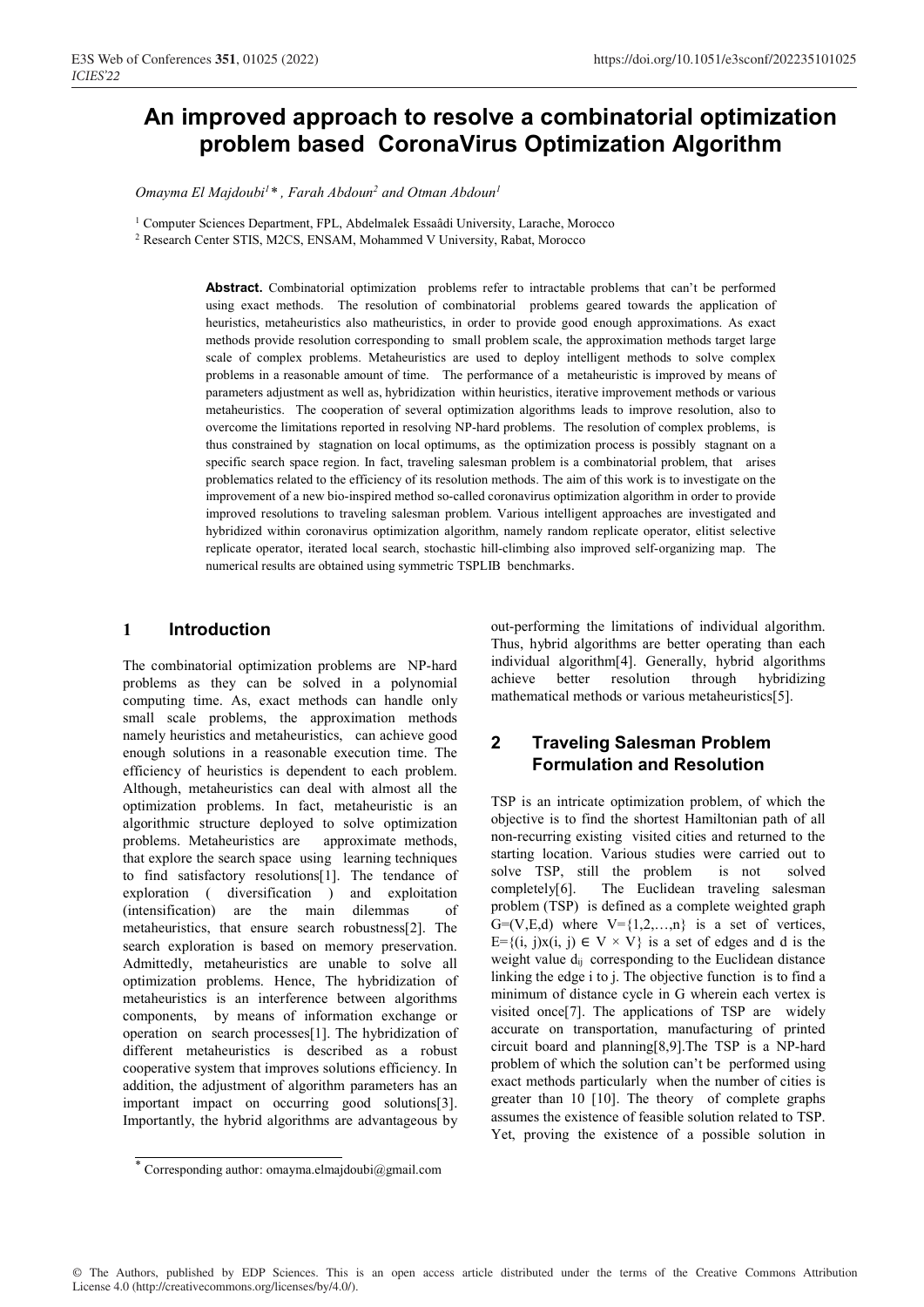general graphs, is idem a NP-hard problem. In fact, the set of possible solutions is (n-1)!/2 [11]. Importantly, it is required to study large-scale TSP as it is a reference for other combinatorial optimization problems. The small scales of TSP are often resolved by means of exact methods namely, linear programming, dynamic programing and the branch and bound methods. Their application on large-scale complex problems leads to a combinatorial explosion and an expensive exponential resolution time. The approximate methods and heuristics are used to attain acceptable solutions and to avoid exponential computing complexity, by means of swarm intelligence, nearest-neighbor and greedy algorithms[12]. Tree-Seed Algorithm (TSA) is a new bio-inspired metaheuristic used to solve continuous combinatorial optimization problems, also developed to solve discrete symmetric TSP [13]. TSP is resolved by the use of iterated local search based on destroy-andrepair method, wherein iteratively the local search is linked to a perturbation method<sup>[14]</sup>. The evolutionary dynamics is hybridized within self-organizing maps, consisted of a mapping, evaluation and selection procedures to solve the Euclidean TSP. Particularly, the mapping operator is based on the nearest neighbors findings[15]. In addition, the bio-inspired metaheuristic is based on computed biological or social patterns . The artificial neural network is among the bio-inspired computing systems that simulates biological neural network for information processing[16]. The SOM training process is based on competitive learning responding to an input network pattern[17]. The SOM Algorithm is assigned for clustering of which the performance can be influenced by network topology and its connected units[18]. The SOM when applied to TSP, implies that SOM network is considered as a ring of neurons, admitting a set of cities as an input pattern. The SOM training process applies several iterations to the considered structure, throughout which a possible solution is determined. Then, the mapping operator is used and performed in order to find final admissible solution[7].

# **3 Improvements of Traveling Salesman Problem Resolution**

The improvement of TSP resolution is applied by means of embedding an evolutionary algorithm within SOM algorithm. The considered memetic approach is consisted of constructive and improvement loops. Thus, the SOM process is used to perform local improvement in order to enlarge the set of neighbors interleaving in the constructive loop[15]. Genetic algorithms are efficient in solving TSP. Its efficiency is improved by means of applying a mutation operator based on stochastic hill climbing method[11]. The shortest path optimization is solved using iterative local search and hill climbing algorithms[19]. Stochastic hill climbing algorithm is based on local search approach that provides probabilistic perturbation, hence to avoid stagnant on local optima. The stochastic hill climbing algorithm admit a feasible solution, select an individual from its neighborhood, then evaluate their costs. If the condition of evaluation is satisfied, the current solution is replaced by its neighbor, otherwise, the initial solution is set to new candidate solution with a given probability[11]. Moreover, iterated local search is an iterative improvement heuristic, that provides a set of solutions[20], also performs on updating solution up till to reach a maximum number of evaluations or to be unable to find better resolution[19]. Generally, the iterated local search involves three main procedures namely: perturbation, improvement method and an acceptance criterion. The iterative local search provides candidate solutions by means of iterative disruptions and local improvements. The improvement method involves iterating improvements following some basic heuristics including simulated annealing. The disruption is used to introduce modifications and moves in candidate solutions, also to escape stagnant on a specific search space regions. The acceptance criterion occurs decisions to preserve candidate solutions during the search process. The main advantages linked to iterated local search are that candidate solutions consequent of disruption, induce better local resolution, also, the integration of iterative improvement methods leads to better exploration of the search space, compared to repetitive invoke of local search method starting from a random initial solution . Commonly, the local search involves the replacement of the current solution belonging to a specific search space by neighbors of the candidate solution. Neighbors are all the complete candidate solutions that can be obtained by applying improvement to a given solution[20]. Various local search heuristics are used to solve complex higher dimension problems[21]. The local search is based on fundamental methods for instance swap, insertion, deletion, replacement, perturbation[19]. Indeed, the permutation representation involves the application of local search methods and neighborhood search techniques in order to maintain the feasibility of the proposed solution. The neighborhood relations are as following : Transpose neighborhood is applied only if a permutation is obtained since the second by swapping two adjacent positions. Also, two permutations are 2 exchange neighbors as they are exchanging sequences since two random positions. The insertion neighborhood is also called shift neighborhood, is obtained by means of removing a permutation element from one position and inserting it at another position in the second permutation. The size of these processes are (n-1) corresponding to transpose neighborhood, also n.(n-1)/2 corresponding to exchange neighborhood and (n-1)!2 related to insertion neighborhood[22]. The improvement of local search strategy implies to explore the whole neighborhood and then applies accurate improvements[23]. For instance, variable neighborhood search is an iterative search strategy, that investigate improved distant neighbors by using local search to attain local optimum[24]. Furthermore, the TSP neighborhoods are commonly depending on the number m of vertices in the TSP instance. K-opt neighborhood is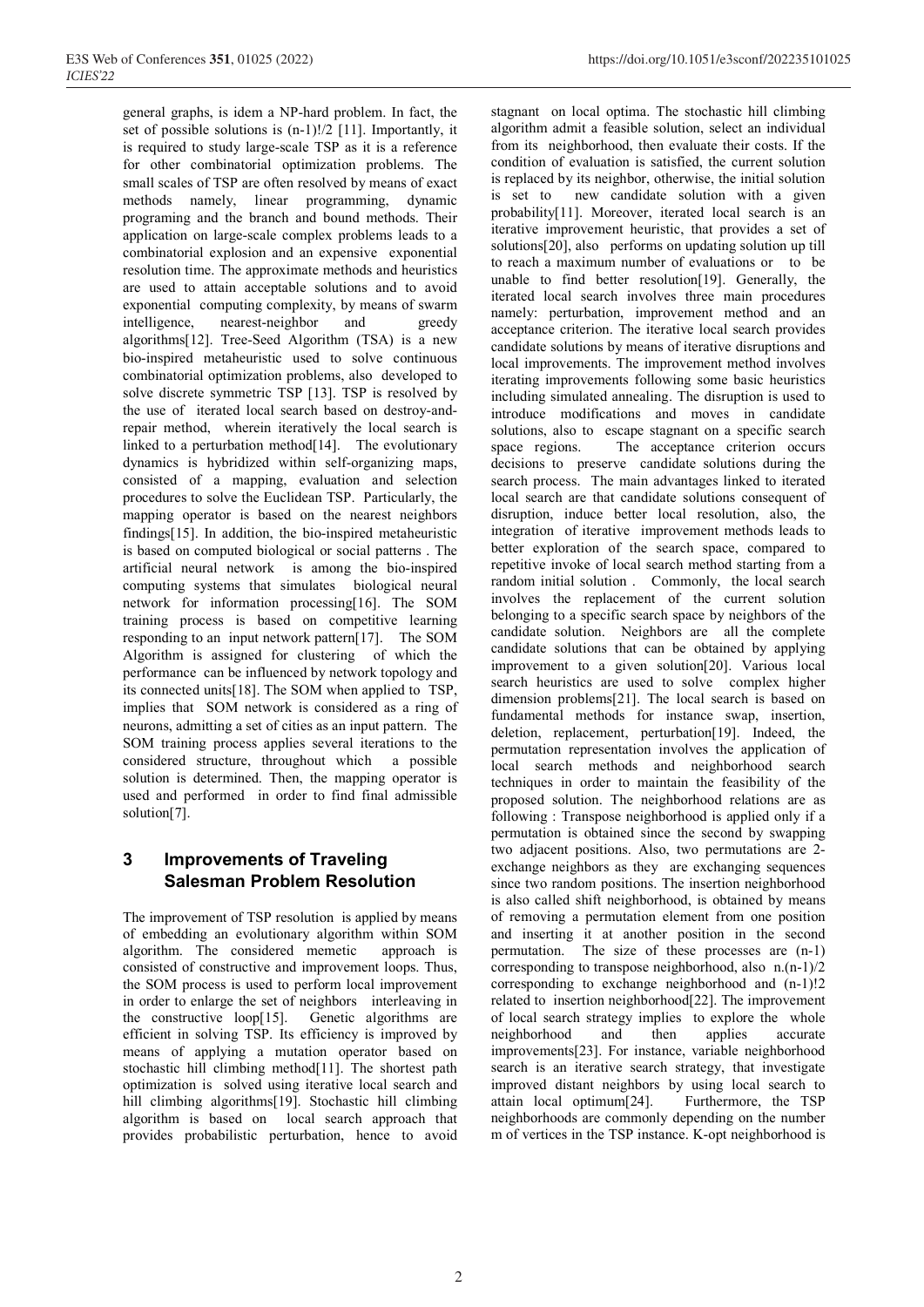used to include all the different tours from the given one in at most k edges, reworded as applying m-opt move. The complexity of k-opt neighborhood is growing exponentially related to the growth of k [ 23].The iterative improvement methods arise the problematic of stagnation on a specific search regions. To remedy this limitations, it is appropriate to trigger occasionally the exploring of the neighborhood search space. The iterative improvement methods, through randomized decisions, provide search diversification and intensification[25]. The intensification of the algorithm is accomplished by means of local search operators, also diversification is carried out within heuristics and disruption methods[26].

### **4 CoronaVirus Optimization Algorithm : CVOA**

The coronavirus optimization algorithm(CVOA) is a novel bio-inspired metaheuristic modelling the propagation of COVID-19. Patient-Zero is the first infected individual, that generates large populations of infected individuals, subjected either to reinfection, die or recover. The isolation measures, the die rate also the recovering are the main factors of gradual decrease of infected population. A parallel version of CVOA is developed wherein the evolvement is processed on each considered strain, in order to explore more search regions and minimize computing time. The CVOA methodology is described corresponding to single strain. Firstly, the initial solution is consisted of patient zero by randomization. Secondly, the disease spread is occurring deaths dependent to mortality rate, providing intensification by intermediate of new infected individuals that are not constrained to die and causing the infection spread according to a regular spreading rate or superspreading rate, also providing diversification by means of replicating new individuals according to spreading and traveling rates. The replicate functionality is dependent to the requirements of the optimization problem. Thirdly, updating population is required in each evolving iteration by deletion of deaths, appending previous infected individuals or isolated individuals to recovered population, joining recovered individuals to new infected population in the case of possible reinfection, also by gathering all the nonredundant infected population in new infected population. Commonly, the stop criterion is acquired if there is no more transmission of the virus or if a predefined number of iterations is attained[27]. The fig.1. is explaining the CVOA evolution:



Time<EPIDEMIC\_DURATION

**Fig.1.** An illustration of CVOA evolution

### **5 Results and Discussions**

This work consists on resolving the Euclidean TSP by implementing coronavirus optimization algorithm, also by applying iterative improvements in order to enhance fast convergence. The aim of this study is also an investigation to explore possible improvements of CVOA. The proposed implementation of CVOA is structured into sequential and parallel regions. The first sequential region consists on considering an initial random solution PZ by applying m-opt move such as m is the number of TSP nodes. The next region is a parallel block based on SPMD approach wherein the CVOA evolution is processed by each core of the machine, also the best solutions resulting of each iteration are preserved. The second sequential region handle the best solution consequent of each core execution. The processes manipulated on SPMD block, are training candidate solutions since random population based on applying m-opt move subsequently to initial PZ, also on generating new candidate solutions according to probabilistic functions as well as, on embedding new individuals since the replicate operator. The first experimentation applies random replicate operator in order to generate random set of individuals, since each given infected individual interleaving the main CVOA loop. The Table 1 is describing the results of the first experimentation. The results related to Table1, consequent of applying a random replicate operator to CVOA, leads to conclude that this method is efficient only for small or medium problem scale. The second experimentation is based on implementing an elitist selective replicate operator that starts by applying m-opt move on a given infected individual to generate new random population, also applies the fitness evaluation and elitist selection to select a portion of the best candidate solutions, in order to provoke disruptions in the CVOA evolvement.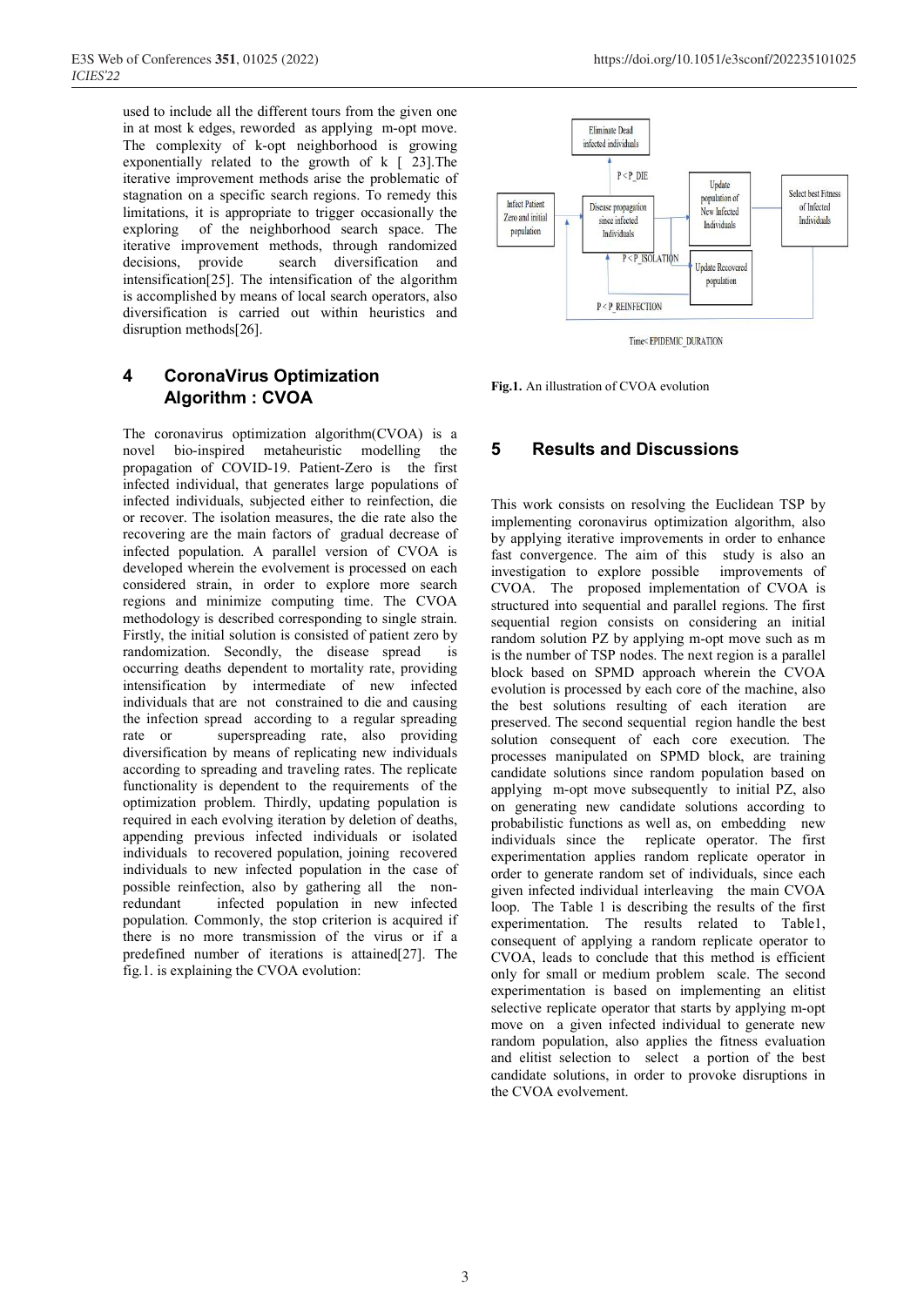The Table 1 describes the results related to the second experimentation. The application of an elitist selective replicate operator in CVOA, provides good approximations for small or medium data scale. In contrast the present conceived approach do not provide good resolutions. The third experimentation is an implementation of CVOA by intermediate of stochastic hill-climbing algorithm. Thus, the replicate operator generate initially random candidate solutions since a given infected individual, evaluate fitness of each corresponding individual. The cost of the new individuals are compared to the given infected individual. The infected individual is inserted in population within a specific probability , if its cost is less than the new individuals of the random population, else a new individual is inserted in the population obtained by means of applying neighborhood techniques on the infected individual. The Table 1 describes the results of the aforementioned approach. The present results prove that the stochastic hill-climbing algorithm is not efficiently improving the CVOA for large scale of TSP instances , although the large size of the search space. The present approach is based initially on random population, hence the results are also not improved. The fourth experimentation applies a hybridization of CVOA within iterated local search. The replicate operator is based on occurring candidate solution by applying m-opt move on a given infected individual, also by applying local search to the resulting individual. The local search evolves random population since the resulting individual as well as provides the best candidate solution since a specific search region. The Table 1 presents the results of the combination of CVOA within iterated local search strategy. The obtained results prove that iterated local search is not improving the TSP resolution, in particular for large scale of TSP instance. The CVOA is efficiently hybridized within SOM Algorithm, even though the improvement of the algorithm is required[28].The fifth experimentation of the present work deploys an hybridization of CVOA within Selforganizing maps using neighborhood search techniques. The replicate operator is used to train SOM Kohonen's network by applying m-opt move to PZ, also by applying neighborhood search techniques to the considered individual subjected to SOM training process. Also, the main neighborhood search techniques are applied in advance of main CVOA loop, in order to provide perturbations on candidate solution and to exempt local optimums and stagnant. The applied neighborhood relations are recombination, swap and permutation. The Table 1 is also describing the results corresponding to the proposed approach. The present numerical results prove an improvement of the TSP resolution compared to previous proposed approaches. The average deviation corresponding to Burma14, Ulysses16, Ulysses22, Rat99, Pr76 are 0.004, 0.014, 0.1, 0.58 and 0.36 respectively. The proposed approach is efficient in improving TSP resolution for small as well as large scale problems

| local search(ILS) and improved Self-organizing map (ISOM) |                              |                               |                              |                              |                               |                      |
|-----------------------------------------------------------|------------------------------|-------------------------------|------------------------------|------------------------------|-------------------------------|----------------------|
| <b>TSPLIB</b><br><b>Instances</b>                         | Present<br>solution<br>(RRO) | Present<br>Solution<br>(ESRO) | Present<br>solution<br>(SHC) | Present<br>solution<br>(ILS) | Present<br>Solution<br>(ISOM) | Exact<br>Optimu<br>m |
| Burma14                                                   | 32.8551                      | 32.3282                       | 31.3244                      | 33.0757                      | 31.0055                       | 30.8785              |
| Berlin <sub>52</sub>                                      | 22641                        | 21358                         | 21456                        | 22112                        | 19742                         | 7542                 |
| Ulysses16                                                 | 80.2092                      | 79.0968                       | 74.8964                      | 80.6866                      | 75.2144                       | 74.1087              |
| Ulysses22                                                 | 104.9902                     | 102.5563                      | 85.6841                      | 105.3634                     | 83.2658                       | 75.5975              |
| Att48                                                     | 109770                       | 105900                        | 106030                       | 107660                       | 104510                        | 10628                |
| Rat <sub>99</sub>                                         | 6500.1                       | 6381.6                        | 6460.7                       | 6620.8                       | 1913.9                        | 1211                 |
| Pr76                                                      | 466390                       | 446380                        | 441490                       | 438210                       | 147840                        | 108159               |

**Table 1.** Numerical results of CVOA combined within random replicate operator(RRO), elitist selective replicate operator (ESRO), stochastic hill-climbing algorithm(SHC), iterated

#### **Conclusion**

The present investigation proves that hybridizing CVOA within improved learning strategy is reported efficient than heuristics and randomization. The efficiency is also related to the integration of neighborhood search techniques such as m-opt move, recombination, swap and permutation. The improvement of CVOA using SOM is also requiring high performances of parallel processing techniques.

#### **References**

- 1. Abdel-Basset, M., Abdel-Fatah, L., Sangaiah, A.K., *Metaheuristic algorithms: A comprehensive review.* In Intelligent Data-Centric Systems, Computational Intelligence for Multimedia Big Data on the Cloud with Engineering Applications, 185-231(2018).
- 2. Blum, C., Roli, A., ACM Comput. Surv. **35**, 268-308 (2003).
- 3. Tezel, B.T., Mert, A., Expert Syst. Appl. **165**, 113976 (2021).
- 4. Lin, Y., Bian, Z., Liu, X., Appl. Soft Comput. J. **49**, 937-952 (2016).
- 5. Caserta M., Voß S., *Metaheuristics: Intelligent Problem Solving*. In: Maniezzo V., Stützle T., Voß S. (eds) Matheuristics. Annals of Information Systems, **10**. Springer, Boston, MA (2009).
- 6. Benyamin, A., Farhad, S.G., Saeid, B., Int. J. Intell. Syst. **36** ,1270-1303 (2021).
- 7. Wang, H., Zhang, N., Créput, J.-C., Neurocomputing **240**, 137-151 (2017).
- 8. Fujimura, K., Obu-Cann, K., Tokutaka, *Optimization of surface component mounting on the printed circuit board using SOM-TSP method*. In Proceedings of 6th International Conference on Neural Information Processing, ICONIP , 131-136 (1999).
- 9. Fujimura, K., Fujiwaki, S., Kwaw, O.C., Tokutaka, H., *Optimization of electronic chip-mounting machine using SOM-TSP method with 5 dimensional data*. In